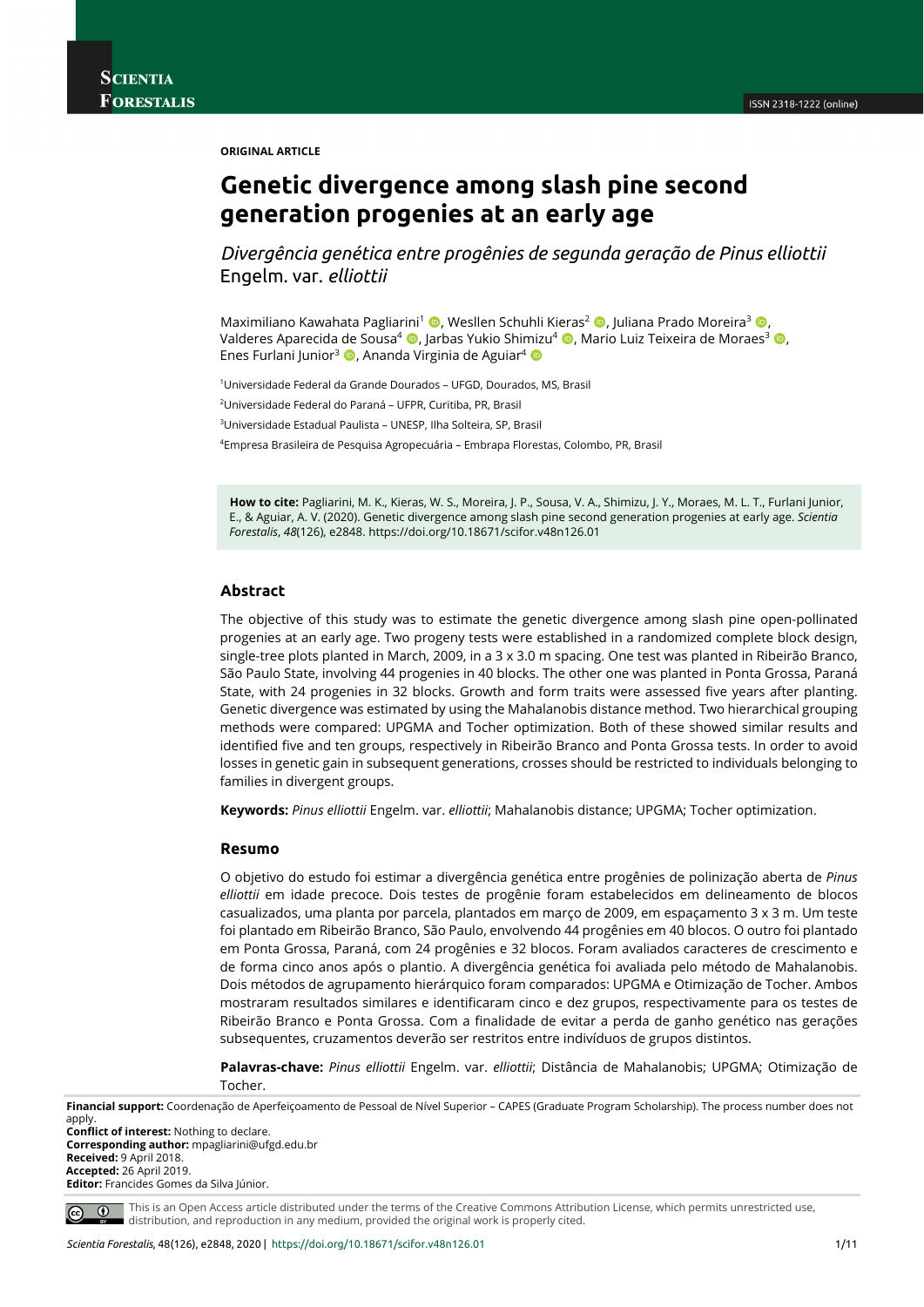#### **INTRODUCTION**

Exotic forest tree species were initially introduced in Brazil as a way to boost the country's economic development, and to offer an alternative to native tree species as sources of timber (Sampaio et al., 2000). Several species from all over the world, with contrasting ecological requirements, were tried by private owners, companies and government agencies in subsequent years. Species from specific regions in the United States, Mexico, Central America, Caribbean Islands, Australia and a few from Asia were most successful and became widely planted in Brazil (Silva et al., 2012) for commercial purposes.

Slash pine (*Pinuselliottii* Engelm. var. *elliottii*) is one of the southern United States yellow pines that have shown great ability to adapt to different environments (United States Department of Agriculture, 2004) and has become an outstanding source of wood and resin products in the Brazilian subtropical region. In spite of a faster growth rate than in its natural range, slash pine commercial stands not always do become an economically attractive investment in Brazil, mostly because of poor stem form, bad branching habits, and poor wood quality in general. Genetic variations in economically important traits are substantial and offer opportunities for increased yield and quality through selection and breeding over generations (Carvalho et al., 2003).

In tree species, the ex situ conservation with provenances and progenies tests is indicated for allowing genetic variability monitoring of related growth and form traits over time and to perform as a base population for breeding programs and seed production for reforestation (Zaruma et al., 2015).

According to Namkoong (1979) a basic program of forest improvement may be basically divided into three stages such as selection of species; selection of provenances within the most adapted and selection of progenies within or from the most adapted origin. The pine improvement program has been focused mainly on paper, cellulose, long fibre, sawn wood and for resin extraction. One of the advantages of pine genetic improvement is the increase of genetic gain rates for growth and form traits, and further the characterization of genetic distance for future improvement (Souza et al., 2016).

Genetic divergence may be estimated based on dialelics analysis; however, this crossing design is costly, especially in forest trees. An alternative method is to measure dissimilarities in morphological and physiological traits among genotypes by using either Mahalanobis or Euclidean generalized distances (Cruz et al., 2004). The estimation of the Mahalanobis distance requires replicated experiments and offers more advantage than the Euclidean distance because it takes into consideration the correlation among traits. Data on distance estimates between offspring pairs can be displayed as a symmetrical matrix where distances can be easily shown as clusters or graphic dispersion. The Mahalanobis distance has been shown to be a suitable means for parental selection (Maluf et al., 1983; Dias & Kageyama, 1997; Machado et al., 2002; Suinaga et al., 2003).

Cluster methods are convenient to separate the initial population of genotypes into groups so that genotypes are more similar within than between groups. Hierarchical and optimization methods are the most commonly used ways to cluster data into groups in plant breeding (Bertan et al., 2006).

In hierarchical methods, offspring are grouped progressively in repeated series, at different levels, so that a dendrogram is drawn with no limit on the number of groups. There are several ways to build cluster structures. One is known as the average distance method (UPGMA) (Cruz et al., 2004). It is based on the average distance between all pairs of offspring.

In optimization methods, groups are formed in ways so that they become mutually specific. For example, in the Tocher method, the basic criterion is to maintain the average distance intra-group always smaller than inter-groups (Rao, 1952; Cruz et al., 2004).

Genetic diversity provides the necessary genetic potential to render populations more resilient to changes in both environmental events such as disease outbreaks and other disasters, and stochastic events in the form of allele losses due to chance (Cui et al., 2001). It is also the basis for advancement in plant breeding. Genetically divergent parents in a segregating population offer a greater probability to generate favourable combinations when new zygotes are formed (Manfio et al., 2012).

In this study, the objective was to estimate the genetic distance among slash pine offspring. Growth and form traits were analysed by multivariate procedures and different clustering methods. The results are expected to provide a guideline for control pollinations in breeding programs for wood production.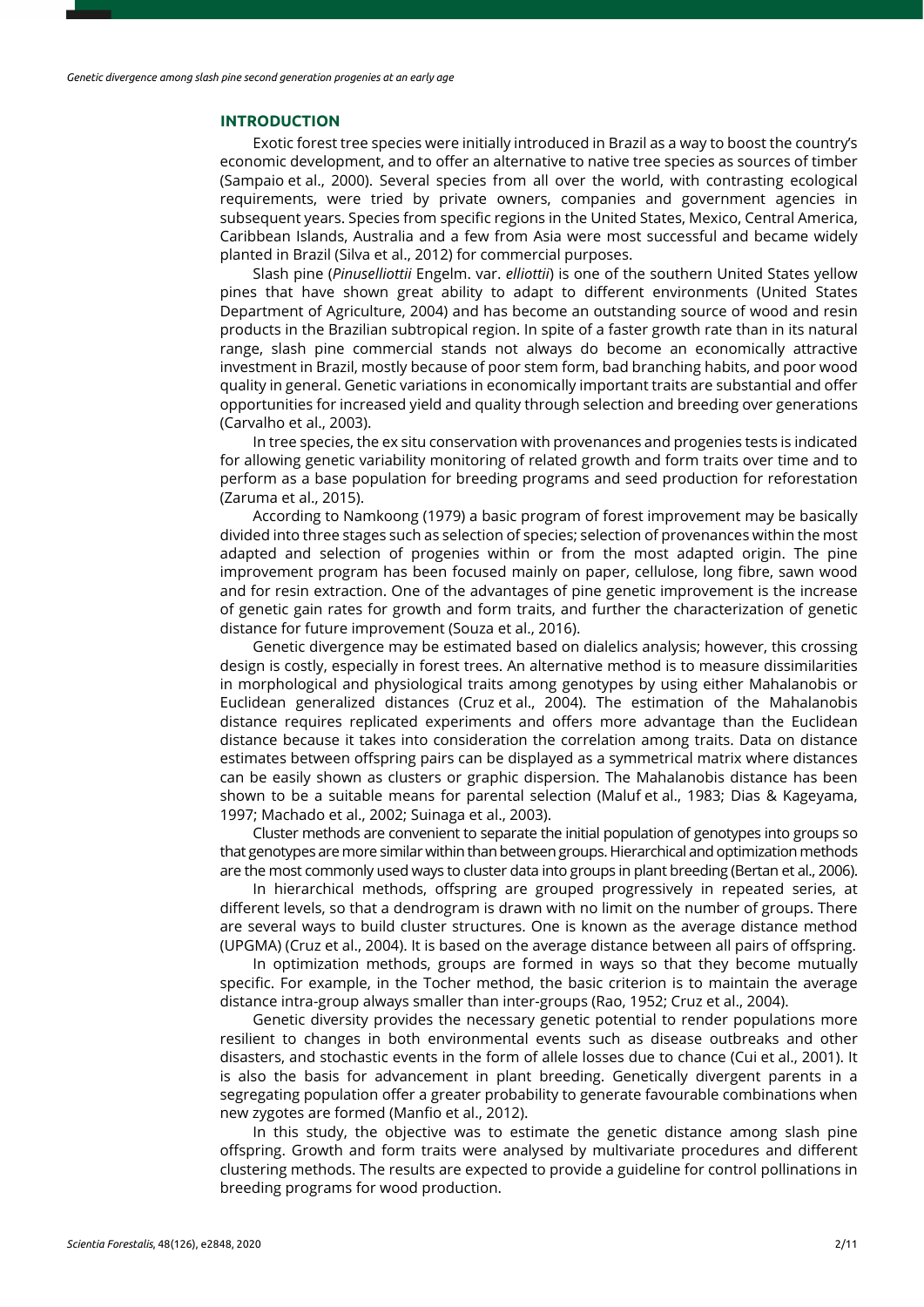## **MATERIAL AND METHODS**

## **The trials**

Forty-four slash pine open pollinated first generation progenies from a seed orchard, established in Colombo, Paraná State, Brazil, were used in this study. This genetic material tested are progenies of free pollination among slash pine ramets in a clonal orchard. These ramets were selected by productivity and stem straightness in commercial plantations established by forest companies in São Paulo and Paraná States. Originally commercial plantings were established with seed introduced from the South and Southeastern United States.

In March 2009, two progeny tests were established: one in Ponta Grossa, Paraná State and the other in Ribeirão Branco, São Paulo State, Brazil (Table 1 and Figure 1).

**Table 1.** Details of slash pine progeny tests established in Ribeirão Branco, São Paulo State and Ponta Grossa, Paraná State, Brazil.

|                              | Ribeirão Branco | <b>Ponta Grossa</b> |
|------------------------------|-----------------|---------------------|
| Number of progenies          | 44              | 24                  |
| <b>Blocks</b>                | 40              | 32                  |
| Controls                     | 6               |                     |
| Spacing                      | $3 \times 3$ m  | $3 \times 3$ m      |
| Latitude                     | 25° 05' 42" S   | 24° 13' 15" S       |
| Longitude                    | 50° 09' 43" W   | 48° 45' 56" W       |
| Elevation                    | 969 m           | 875 m               |
| Rainfall                     | 1,346 mm        | 1,495 mm            |
| Climate type (Köppen system) | Cfb             | Cfb                 |
| Annual mean temperature      | 18 °C           | 17.5 °C             |
| Soil type                    | Cambissolo      | Cambissolo          |



**Figure 1.** Geo**graphic loc**ation of Ribeirão Branco, São Paulo State and Ponta Grossa, Paraná State municipalities (Brazil). Source: adapted from Instituto Brasileiro de Geografia e Estatística (2015a, 2015b) map base.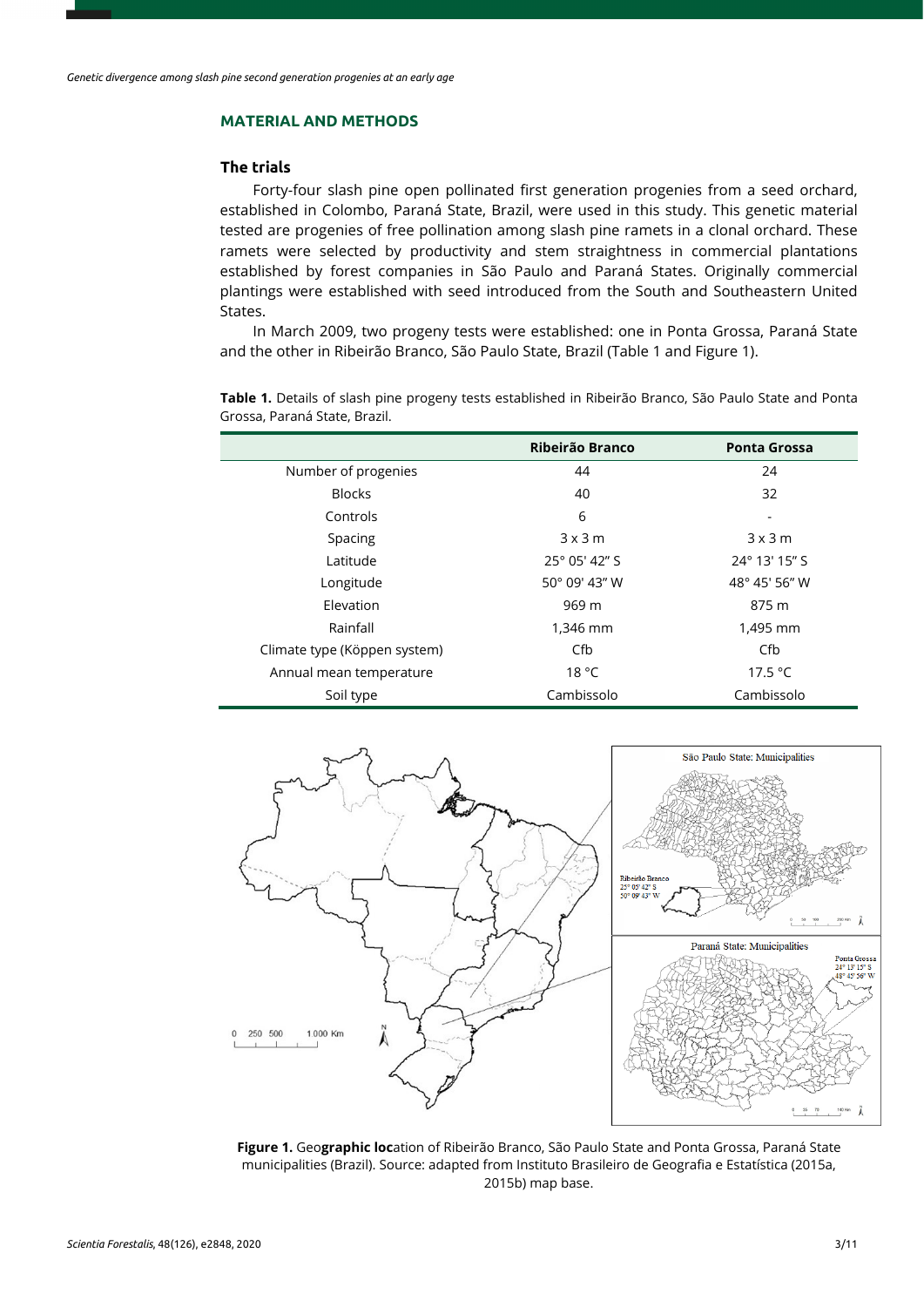### **Traits measurement**

Assessments of survival, total height (H), diameter at breast height (dbh) and stem quality scores were taken during the five-year period after planting. Total height was measured with a telescoping measurement pole, the stem girth with a tape measure, and survival was assessed by assigning values "1" to living and "0" to dead plants. Stem quality scores were visually assessed as follow (Table 2). Wood volume (VOL,  $m^3$ ) was estimated based on the equation:

$$
VOL = \frac{\pi H \left(dbh^2\right)F}{40000}
$$
\n<sup>(1)</sup>

Where:

 $F =$  stem form factor (0 – 1);

**Table 2.** Slash pine stem quality scores in Ribeirão Branco, São Paulo State and Ponta Grossa, Paraná State progeny trials.

| <b>Trait</b>               |              | Ribeirão Branco                                              | <b>Ponta Grossa</b> |                                                                     |  |  |
|----------------------------|--------------|--------------------------------------------------------------|---------------------|---------------------------------------------------------------------|--|--|
|                            | <b>Scale</b> | <b>Description</b>                                           | <b>Scale</b>        | <b>Description</b>                                                  |  |  |
| Stem<br>straightness       | $1 - 3$      | 1= most crooked stems,<br>3= straightest stems               | $1 - 5$             | 1= most crooked stems,<br>5= straightest stems                      |  |  |
| <b>Branch</b><br>thickness | $1 - 3$      | $1 =$ thicker, $3 =$ thinner                                 | $1 - 3$             | $1 =$ thicker, $3 =$ thinner                                        |  |  |
| <b>Branch</b><br>angle     | $1 - 3$      | $1 < 45^{\circ}$ , 2 $45^{\circ}$ , 3 =<br>approximately 90° | $1 - 3$             | $1 < 45^\circ$ , $2 > 45^\circ$ , $3 =$ approximately<br>$90^\circ$ |  |  |
| Number of<br>branches      | $1 - 7$      | 1= 42-48 branches, 7= 1-6<br>branches                        | $1 - 7$             | 1= 17-18 branches, 7= 0-2<br>branches                               |  |  |
| Forking                    | 1 and $2$    | $1 =$ absent, $2 =$ present                                  | 1 and<br>2          | $1 =$ absent, $2 =$ present                                         |  |  |
| Fox tail                   | 1 and $2$    | $1 =$ absent, $2 =$ present                                  | 1 and<br>2          | $1 =$ absent, $2 =$ present                                         |  |  |

#### **Estimates of genetic distance**

The genetic diversity among offspring was estimated by the Generalized Mahalanobis Distance  $(D^2)$  method which is suitable for the analysis of quantitative data considering standard deviation and invariant scale (Cruz et al., 2004) by:

 $D_{ii'}^2 = \delta^{\dagger} \Psi^{-1} \delta$ ,  $D_{ii'}^2 = \delta^{i} \Psi^{-1} \delta$ , (2)

Where,

 $D^2_{ii^\prime}$  is the Mahalanobis distance between genotypes i and i',

 $\delta' = [d1, d2, ..., dv]; d_i = Y_{ii} - Y_{i'j'}$ 

- Ψ is the residual variance and covariance matrices,
- $Y_{ii}$  = mean of the i<sup>th</sup> genotype with respect to the j<sup>th</sup> variable.

The analysis was performed with the software SELEGEN-REML/BLUP (Resende, 2007), which considers variance matrices and residual covariances between traits, and generates data to build a hierarchical structure dendrogram based on average distance (UPGMA - Unweighted Pair Group Method using Arithmetical Averages). This part of the analysis was performed with the statistical software R, version 3.2.0.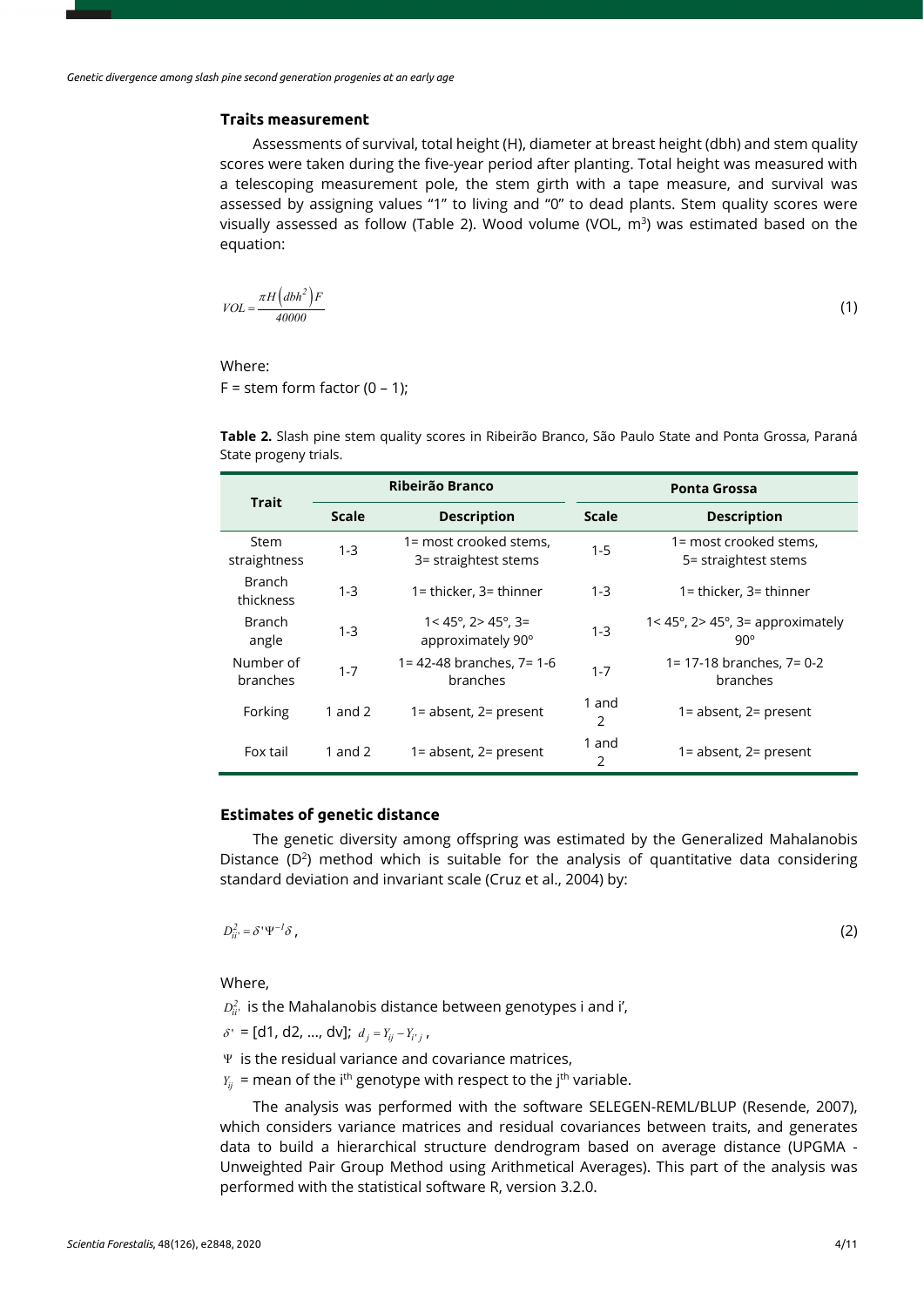Tocher optimization method (Cruz et al., 2004) was applied to identify homogeneous genotype groups. This method is based on the criterion in which average distances ( $D^2$ ) are always lower between genotypes within groups (intra-cluster) than between genotypes in different groups (inter-cluster). The maximum distance considered was 100% for both sites and the minimum were 10 and 24.8% in Ribeirão Branco and Ponta Grossa, respectively.

## **RESULTS AND DISCUSSION**

## **Generalized Mahalanobis distance**

Genetic distances among progenies were wider in Ribeirão Branco than in Ponta Grossa. That could be because of the larger number of offspring (44) in that site than in Ponta Grossa (24). The maximum genetic distance observed in Ribeirão Branco was between progenies C-053-1 and C-197, and the minimum was between C-084-2 and C-112-1. In Ponta Grossa, the maximum distance was detected between progenies C-047-1 and C-023-1, and the minimum between progenies C-084-2 and C-025-3 (Table 3).

Genetic distances estimated by the Mahalanobis generalized method in this study were higher than that observed in *Pinus caribaea* var. *caribaea* (Silva et al., 2012; Santos et al., 2016) and *P. caribaea* var. *bahamensis* (Missio et al., 2007). Apart from analyzing different species, this study was based on much younger individuals than in other studies and could be part of the reason for the higher genetic divergence observed.

| Progeny         | Greater<br>(%) | Progeny   | <b>Smaller</b><br>(%) | Progeny   | Progeny   | Greater<br>(%) | Progeny   | <b>Smaller</b><br>(96) | <b>Progeny</b> |
|-----------------|----------------|-----------|-----------------------|-----------|-----------|----------------|-----------|------------------------|----------------|
| Ribeirão Branco |                |           |                       |           |           |                |           |                        |                |
| $C-016-2$       | 72.6           | $C-098-1$ | 23.0                  | $C-013$   | $C-032-1$ | 65.6           | $C-081-3$ | 28.6                   | $C-025-3$      |
| $C-082-1$       | 61.6           | $C-047-1$ | 19.9                  | $C-084-2$ | $C-068-1$ | 59.6           | $C-159-1$ | 27.2                   | $C-063-2$      |
| $C-082-1$       | 73.2           | $C-071-1$ | 18.3                  | $C-032-2$ | $C-053-1$ | 71.8           | $C-217-1$ | 30.9                   | $C-048-2$      |
| $C-074-2$       | 65.2           | $C-010-1$ | 18.6                  | $C-045-1$ | $C-053-1$ | 75.2           | $C-048-2$ | 24.9                   | $C-059-1$      |
| $C-082-1$       | 61.3           | $C-023-1$ | 21.4                  | $C-112-1$ | $C-053-1$ | 65.2           | $C-272-1$ | 21.3                   | $C-043-3$      |
| $C-053-1$       | 70.4           | $C-100-2$ | 23.7                  | $C-001-1$ | $C-053-1$ | 62.0           | $C-128-2$ | 62.0                   | $C-053-1$      |
| $C-197$         | 55.1           | $C-084-2$ | 10.5                  | $C-112-1$ | $C-053-1$ | 65.5           | $C-032-1$ | 35.8                   | $C-043-3$      |
| $C-082-1$       | 59,7           | $C-120-1$ | 59.7                  | $C-082-1$ | $C-063-2$ | 55.8           | $C-053-1$ | 48.5                   | $C-032-2$      |
| $C-053-1$       | 69.3           | $C-036-1$ | 18.7                  | $C-048-2$ | $C-047-2$ | 77.0           | $C-068-1$ | 33.5                   | $C-043-3$      |
| $C-053-1$       | 82.5           | $C-012-3$ | 26.0                  | $C-045-1$ | $C-019-1$ | 60.4           | $C-063-2$ | 40.3                   | $C-013$        |
| $C-082-1$       | 67.3           | $C-151-1$ | 21.5                  | $C-039-1$ | $C-016-2$ | 64.9           | $C-042-1$ | 24.4                   | $C-013$        |
| $C-082-1$       | 69.4           | $C-045-1$ | 23.3                  | $C-189-1$ | $C-218-1$ | 50.5           | $C-043-3$ | 25.0                   | $C-032-2$      |
| $C-082-1$       | 70.2           | $C-112-1$ | 11.6                  | $C-218-1$ | $C-025-3$ | 49.8           | $C-047-2$ | 25.0                   | $C-218-1$      |
| $C-053-1$       | 76.9           | $C-001-1$ | 35.0                  | $C-189-1$ | $C-067-1$ | 49.1           | $C-039-1$ | 25.0                   | $C-013$        |
| $C-197$         | 68.3           | $C-039-2$ | 12.5                  | $C-272-1$ | $C-025-3$ | 64.4           | $C-067-1$ | 23.0                   | $C-032-2$      |
| $C-053-1$       | 66.6           | $C-225$   | 16.9                  | $C-013$   | $C-016-2$ | 55.8           | $C-218-1$ | 25.2                   | $C-019-1$      |
| $C-074-2$       | 83.9           | $C-082-1$ | 46.7                  | $C-059-1$ | $C-016-2$ | 58.7           | $C-013$   | 31.8                   | $C-059-1$      |
| $C-197$         | 68.5           | $C-189-1$ | 25.2                  | $C-048-2$ | $C-025-3$ | 42.8           | $C-019-1$ | 16.0                   | $C-059-1$      |
| $C-053-1$       | 74.6           | $C-083-1$ | 33.2                  | $C-047-2$ | $C-059-1$ | 39.0           | $C-025-3$ | 33.8                   | $C-016-2$      |
| $C-197$         | 86.7           | $C-074-2$ | 40.7                  | $C-272-1$ | $C-016-2$ | 33.7           | $C-032-2$ | 30.8                   | $C-059-1$      |
| $C-068-1$       | 65.8           | $C-228$   | 22.3                  | $C-047-2$ | $C-059-1$ | 25.9           | $C-016-2$ |                        |                |
| $C-053-1$       | 100            | $C-197$   | 52.3                  | $C-272-1$ |           |                |           |                        |                |

Table 3. Generalized Mahalanobis Distance (D<sup>2</sup>) in percentage relative to the greatest distance between slash pine progenies in Ribeirão Branco, São Paulo State and Ponta Grossa, Paraná State, Brazil.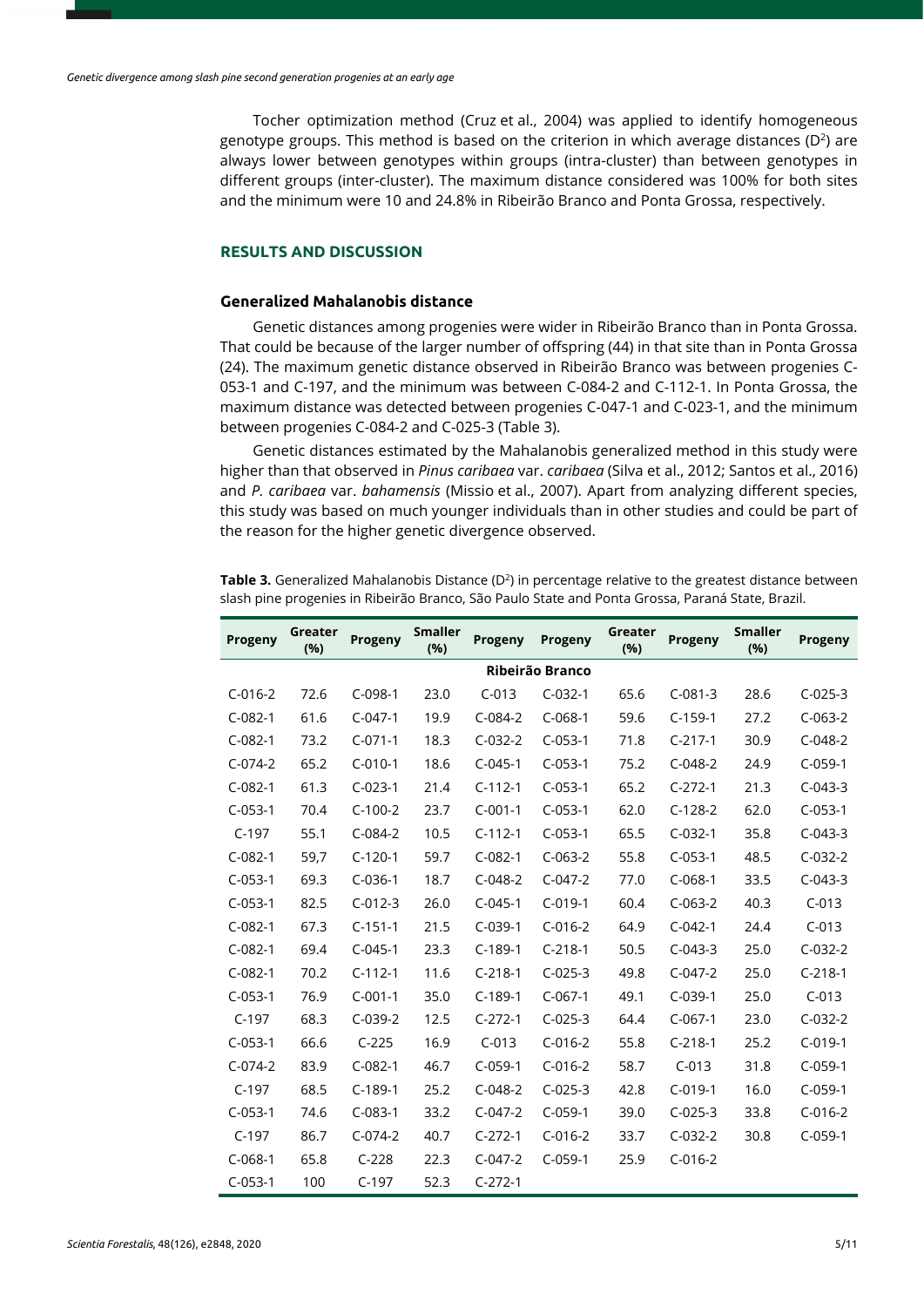**Table 3.** Continued...

| Progeny             | Greater<br>(%) | <b>Progeny</b> | <b>Smaller</b><br>(%) | <b>Progeny</b> | Progeny   | Greater<br>(%) | <b>Progeny</b> | <b>Smaller</b><br>(%) | Progeny   |
|---------------------|----------------|----------------|-----------------------|----------------|-----------|----------------|----------------|-----------------------|-----------|
| <b>Ponta Grossa</b> |                |                |                       |                |           |                |                |                       |           |
| $C-047-1$           | 80.1           | $C-084-2$      | 24.8                  | $C-025-3$      | $C-047-1$ | 96.5           | $C-019-1$      | 36.8                  | $C-012-3$ |
| $C-197$             | 95.4           | $C-025-3$      | 52.1                  | $C-083-1$      | $C-047-1$ | 88.9           | $C-067-1$      | 44,3                  | $C-217-1$ |
| $C-019-1$           | 89.6           | $C-010-1$      | 46.5                  | $C-016-2$      | $C-047-1$ | 67.1           | $C-012-3$      | 32.5                  | $C-083-1$ |
| $C-039-2$           | 94.2           | $C-068-1$      | 48.0                  | $C-032-1$      | $C-047-1$ | 83.0           | $C-225$        | 62.0                  | $C-228$   |
| $C-047-1$           | 81.7           | $C-016-2$      | 34.5                  | $C-012-3$      | $C-189-1$ | 85.6           | $C-036-1$      | 60.9                  | $C-083-1$ |
| $C-128-2$           | 85.7           | $C-272-1$      | 37.1                  | $C-083-1$      | $C-047-1$ | 93.0           | $C-228$        | 62.0                  | $C-083-1$ |
| $C-036-1$           | 90.7           | $C-128-2$      | 53.3                  | $C-083-1$      | $C-048-2$ | 93.0           | $C-189-1$      | 47.0                  | $C-083-1$ |
| $C-048-2$           | 86.5           | $C-032-1$      | 30.1                  | $C-012-3$      | $C-047-1$ | 68.6           | $C-048-2$      | 47.3                  | $C-083-1$ |
| $C-217-1$           | 91.4           | $C-013$        | 47.4                  | $C-067-1$      | $C-047-1$ | 94.5           | $C-197$        | 70.7                  | $C-217-1$ |
| $C-189-1$           | 86.3           | $C-032-2$      | 44.2                  | $C-012-3$      | $C-047-1$ | 75.6           | $C-083-1$      | 60.6                  | $C-217-1$ |
| $C-023-1$           | 78.3           | $C-039-2$      | 14.1                  | $C-225$        | $C-217-1$ | 84.4           | $C-047-1$      |                       |           |
| $C-047-1$           | 100            | $C-023-1$      | 33.8                  | $C-036-1$      |           |                |                |                       |           |

Ribeirão Branco: maximum: 100% between C-053-1 and C-197, minimum: 10.5% between C-084-2 and C-112-1; Ponta

Grossa: maximum: 100% between C-047-1 and C-023-1, minimum: 24.8% between C-084-2 and C-025-3.

According to recommendation by Martins et al. (2002), individuals will be selected for their growth performance and/or genotypic value, combined with the magnitude of their genetic divergence relative to given progenies for controlled crossings. It is expected that crosses C-053-1 x C-197 and C-047-1 x C-023-1 will perform better than other combinations. These pairwise individuals will be assigned to further crosses, especially to determine heterosis effects in quantitative traits.

The magnitude of heterosis effects depends on the presence of directional dominance, epistasis, and allele frequency differences. Since the more genetically divergent individuals tend to generate stronger heterosis effects when crossed, Dias & Kageyama (1997) suggested the inclusion of these individuals in hybridization processes to achieve greater genetic gains. Formation of groups of individuals and families with differing frequencies in alleles affecting target traits has been part of breeding efforts in cross-pollinated species (Betrán et al., 2009).

Hybrid superiority in several traits can arise also due to complementarity among alleles with additive effects. This can result from synergy among independent traits at particular environments where parental species are less adapted than the hybrid (Nicholas, 1987; Sedgley & Griffin, 1989).

As regards the relative importance of traits for families differentiation, the characteristics that presented the highest relative contributions to genetic divergence were: volume at age four in Ribeirão Branco (24%) and dbh at the same age in Ponta Grossa (14%) (Figure 2).



**Figure 2.** Relative contribution of traits to genetic divergence in dbh (Ponta Grossa) and wood volume (Ribeirão Branco) at four years, based on the generalized Mahalanobis distance. Height 1, Height 2, Height 3, Height 4 and Height 5 = height at one, two, three, four and five years after planting. DBH 3, DBH 4 and DBH 5 = diameter at breast height at three, four and five years after planting. Volume 3, Volume 4 and Volume 5 = wood volume at three, four and five years after planting. SS = stem straightness; BT = branch thickness; BA = branch angle; NB = number of branches; FOR = fork.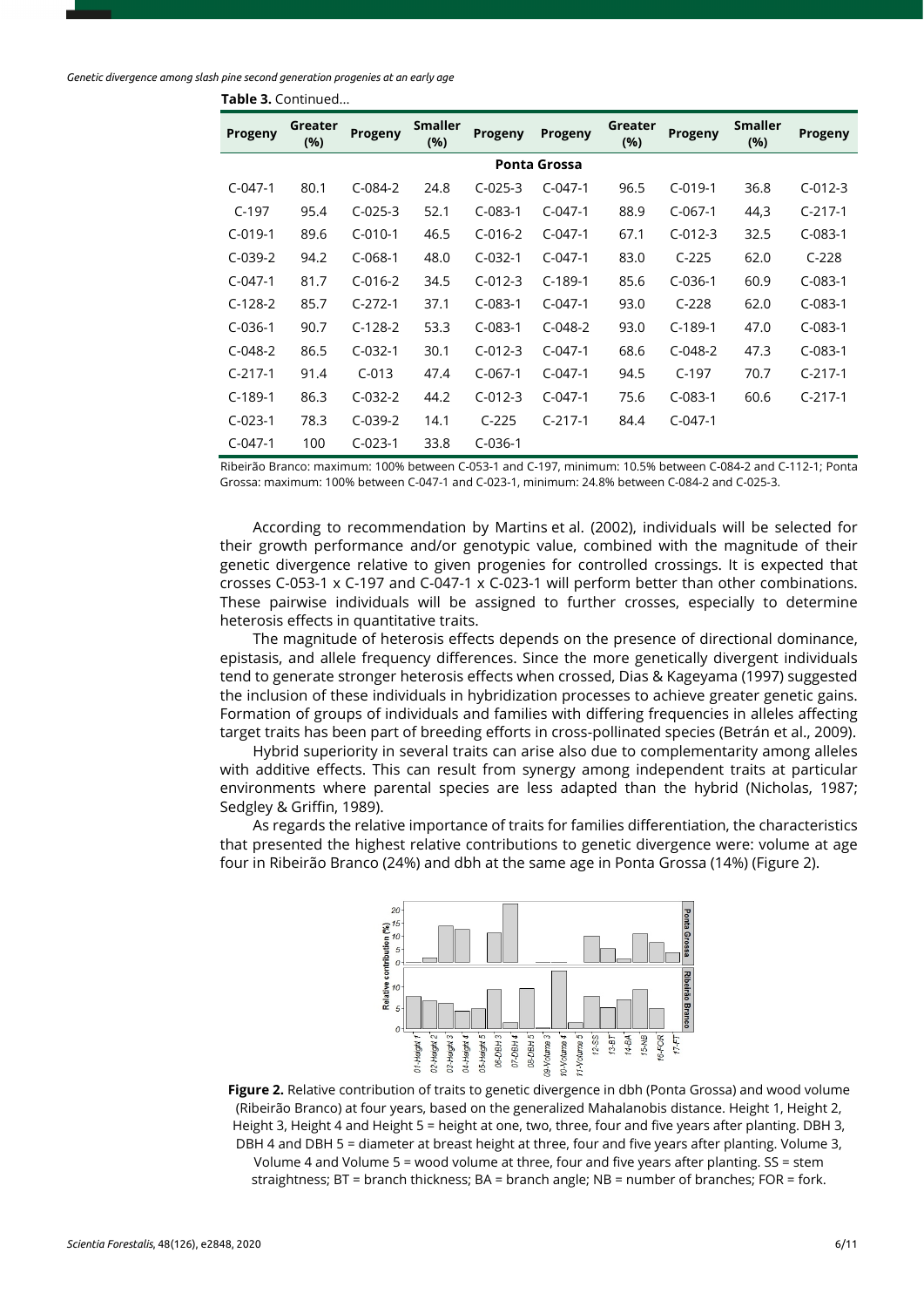According to Pagliarini et al. (2016), who estimated genetic parameters for both sites, both traits were identified as significant, in relation to families evaluation. Furthermore, the publication also noticed the highest narrow-sense individual heritability for them. This indicates that the evaluation of these traits will be important for advanced stages of Slash Pine improvement, with a real possibility to obtain selection gains and contribution to families dissimilarity.

The relative contribution of each trait in determining the magnitude of genetic divergence between progenies is important to identify those that contribute the least to be discarded. This screening will help to reduce time and cost of experiments (Correa & Gonçalves, 2012).

### **Comparison between clustering methods**

Based on the Mahalanobis distance matrix among progenies, a dendrogram was drawn, by using the UPGMA method. Five groups were observed in Ribeirão Branco (Figure 3) and 10 in Ponta Grossa (Figure 4). The estimated coefficient of cophenetic correlation were 0.90 and 0.76 in Ribeirão Branco and Ponta Grossa, respectively, indicating a good fit of distances to graphical representation and the new matrix (Rohlf, 2000). For genetic improvement, the hierarchical method of average distance (UPGMA) is higher than the nearest neighbour and farthest neighbour (Sneath & Sokal, 1973; Dudley, 1994).



**Figure 3.** Dendrogram involving 44 slash pine progenies in Ribeirão Branco, São Paulo State, based on the Mahalanobis distance and grouped with UPGMA clustering method. The coefficient of cophenetic value (r) was 0.90.

The Tocher optimization method was effective in separating Ribeirão Branco progenies into five groups (Table 4). Group I included 91% of progenies, while Groups II, III, IV and V included only 2.25% each. Ponta Grossa progenies were separated into 10 groups (Table 4). Group I contained 58.3% of progenies, while group II included 8.3%, and the groups III to X contained 4.2% each. Progenies in Ponta Grossa showed higher genetic divergence than those in Ribeirão Branco and were separated into a larger number of groups. Crosses between more productive individuals from divergent groups should be given priority to increase the likelihood of generating high specific combining ability and heterosis. For example, it is recommended to cross genotype C-197 from group III with C-098-1 from group I to obtain fullsibs. Also, high performing genotypes in Ribeirão Branco should be crossed with high performance genotypes in the Ponta Grossa trial.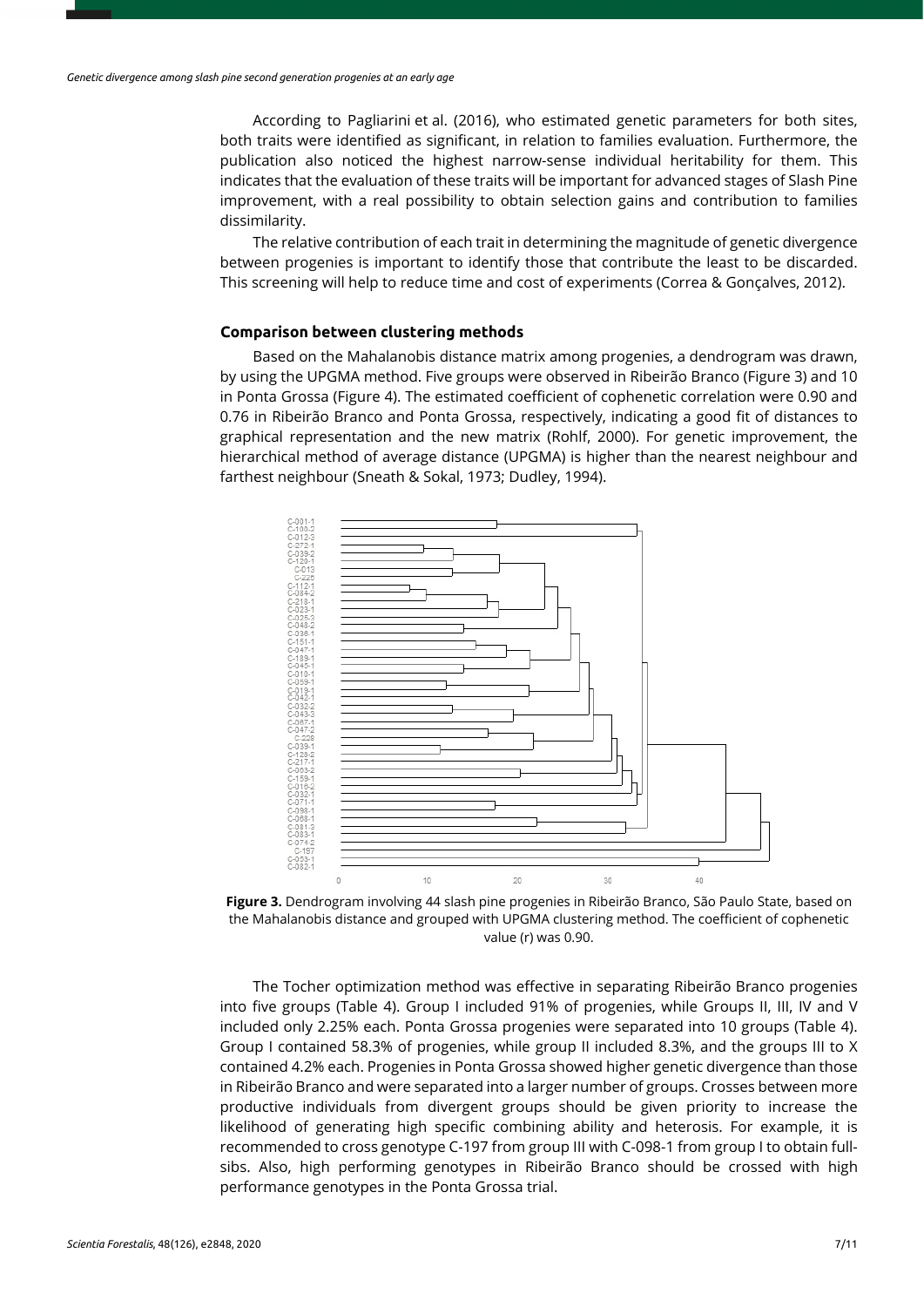*Genetic divergence among slash pine second generation progenies at an early age*



**Figure 4.** Dendrogram involving 24 slash pine progenies in Ponta Grossa, Paraná State, based on Mahalanobis distance and grouped with UPGMA clustering method. The coefficient of cophenetic value (r) was 0.76

**Table 4.** Slash pine progeny groups formed by using Tocher optimization method and mean value for height (H), diameter at breast height (dbh), wood volume (VOL) and stem straightness (SS) at age five in Ribeirão Branco and at age four in Ponta Grossa.

| Group        | Progeny                                                                                                         | <b>Total</b> | H(m) | dbh<br>(cm) | <b>VOL</b><br>$(m3tree-1)$ | <b>SS</b> |
|--------------|-----------------------------------------------------------------------------------------------------------------|--------------|------|-------------|----------------------------|-----------|
|              | Ribeirão Branco                                                                                                 |              |      |             |                            |           |
|              | C-098-1, C-047-1, C-071-1, C-010-1, C-<br>023-1, C-100-2, C-084-2, C-120-1, C-036-1                             |              |      |             |                            |           |
|              | C-012-3, C-151-1, C-045-1, C-112-1, C-<br>001-1, C-039-2, C-225, C-189-1, C-083-1                               |              |      |             |                            |           |
|              | C-228, C-081-3, C-159-1, C-217-1, C-048-<br>2, C-272-1                                                          | 40           | 7.31 | 13.64       | 0.05                       | 2.11      |
|              | C-128-2, C-032-1, C-068-1, C-063-2, C-<br>042-1, C-043-3, C-047-2, C-039-1, C-067-1,<br>C-218-1, C-013, C-019-1 |              |      |             |                            |           |
|              | C-025-3, C-032-2, C-016-2, C-059-1                                                                              |              |      |             |                            |           |
| $\mathbf{H}$ | $C-074-2$                                                                                                       | 1            | 6.94 | 12.68       | 0.04                       | 2.11      |
| Ш            | $C-197$                                                                                                         | 1            | 7.24 | 13.47       | 0.05                       | 1.97      |
| IV           | $C-053-1$                                                                                                       | 1            | 7.45 | 13.85       | 0.05                       | 2.14      |
| $\vee$       | $C-082-1$                                                                                                       | 1            | 7.13 | 13.06       | 0.05                       | 2.31      |
| <b>Total</b> |                                                                                                                 | 44           | 7.25 | 13.34       | 0.05                       | 2.15      |
|              | <b>Ponta Grossa</b>                                                                                             |              |      |             |                            |           |
|              | C-084-2, C-025-3, C-016-2, C-272-1, C-<br>032-1, C-032-2                                                        |              |      |             |                            |           |
| I.           | C-039-2, C-019-1, C-012-3, C-225                                                                                | 14           | 5.95 | 11.32       | 0.03                       | 2.06      |
|              | C-036-1, C-048-2                                                                                                |              |      |             |                            |           |
|              | C-083-1, C-217-1                                                                                                |              |      |             |                            |           |
| $\mathbf{H}$ | C-013, C-067-1                                                                                                  | 2            | 6.02 | 11.44       | 0.03                       | 2.10      |
| Ш            | $C-010-1$                                                                                                       | 1            | 6.08 | 10.80       | 0.03                       | 2.10      |
| IV           | $C-189-1$                                                                                                       | 1            | 6.64 | 13.19       | 0.04                       | 2.13      |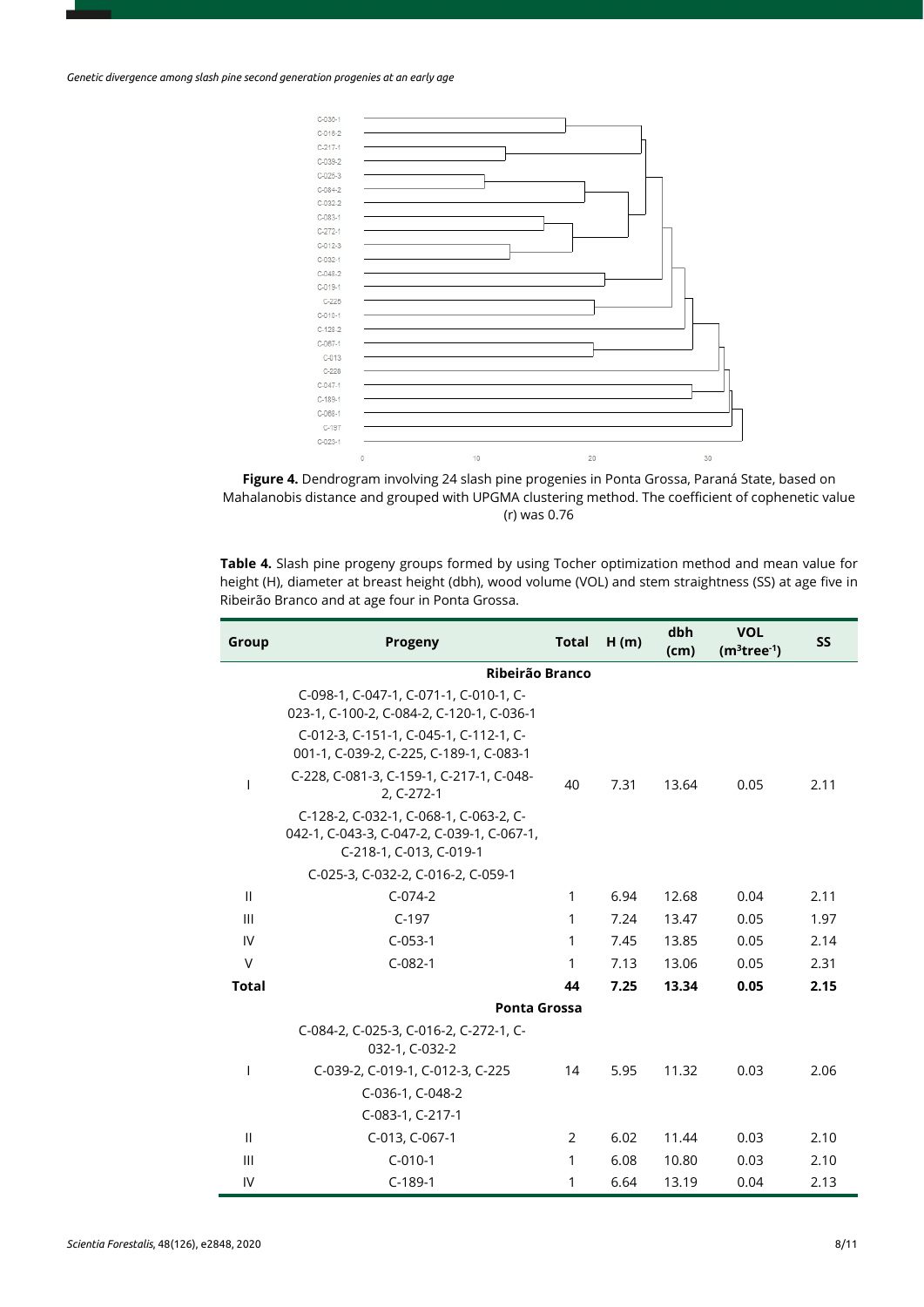| Group        | <b>Progeny</b> | <b>Total</b> | H(m) | dbh<br>(cm) | <b>VOL</b><br>$(m3tree-1)$ | <b>SS</b> |
|--------------|----------------|--------------|------|-------------|----------------------------|-----------|
| V            | $C-128-2$      |              | 6.38 | 11.85       | 0.03                       | 2.04      |
| VI           | $C-228$        |              | 6.13 | 11.96       | 0.03                       | 2.05      |
| VII          | $C-068-1$      | 1            | 5.78 | 11.20       | 0.03                       | 1.95      |
| VIII         | $C-047-1$      | 1            | 6.18 | 11.50       | 0.03                       | 2.07      |
| IX           | $C-197$        | 1            | 6.86 | 13.97       | 0.05                       | 2.10      |
| Χ            | $C-023-1$      | 1            | 5.41 | 10.06       | 0.03                       | 2.05      |
| <b>Total</b> |                | 24           | 6.14 | 11.73       | 0.03                       | 2.07      |

**Table 4.** Continued...

As clustering method tends to keep together genetically uniform progenies within a group and genetically divergent progenies in separate groups, Cruz et al. (2004) recommended crossing only progenies from different groups so that the genetic variability is maintained and losses in gain through selection are avoided.

The highest distance found by the Mahalanobis generalized quantitative distances reveals that there is a greater variability between compared progenies which is confirmed by results obtained by the Tocher grouping. It is possible to note that progenies with greater distance are in different groups, while progenies with smaller distances belong to the same group.

The clustering by using UPGMA method produced a similar result as the formation of groups by using Tocher method. Progenies in Ribeirão Branco belonging to groups II, III, IV and V by Tocher method were about the same as those grouped with UPGMA (Figure 4), except C-225, C-019-1, and C-048-2.

The mean value of each group formed among progenies in Ribeirão Branco with the Tocher method indicates that crosses of individuals in group I with those in group IV are recommended. These groups presented means larger than the total mean and the greatest means among all groups. Among progenies in Ponta Grossa, crosses of individuals in groups IV with those in IX are recommended. In breeding programs, it is desirable to cross individuals that are genetically divergent and with high means so that productive genotypes are combined and complement each other to express the non-additive fraction of the genetic variance (Nascimento et al., 2014). High genetic divergence is essential also for the development of productive intraspecific hybrids. However, when the objective is to recover genes through recurrent crosses, these should involve progenies that are most genetically similar or with low genetic divergence (Moraes, 2001).

#### **CONCLUSIONS**

There is genetic divergence among slash pine progenies detected by form and growth traits.

Crossings must be chosen not only by distances between formed groups, but it is necessary to take into account the productivity rank because the most distant individuals/progenies are not always be the most productive.

Clustering of progenies into groups by using UPGMA and the Tocher optimization methods produced similar results.

#### **REFERENCES**

- Bertan, I., Carvalho, F. I. F., Oliveira, A. C., Silva, J. A. G., Benin, G., Vieira, E. A., Silva, G. O., Hartwig, I., Valério, I. P., & Finatto, T. (2006). Dissimilaridade genética entre genótipos de trigo avaliados em cultivo hidropônico sob estresse por alumínio. *Bragantia*, *65*(1), 55-63. [http://dx.doi.org/10.1590/S0006-87052006000100008.](https://doi.org/10.1590/S0006-87052006000100008)
- Betrán, J., Moreno-González, J., & Romagosa, I. (2009). Theory and application of plant breeding for quantitative traits. In S. Ceccarelli, E. P. Guimarães & E. Weltizien (Eds.), *Plant breeding and farmer participation*. Rome: FAO.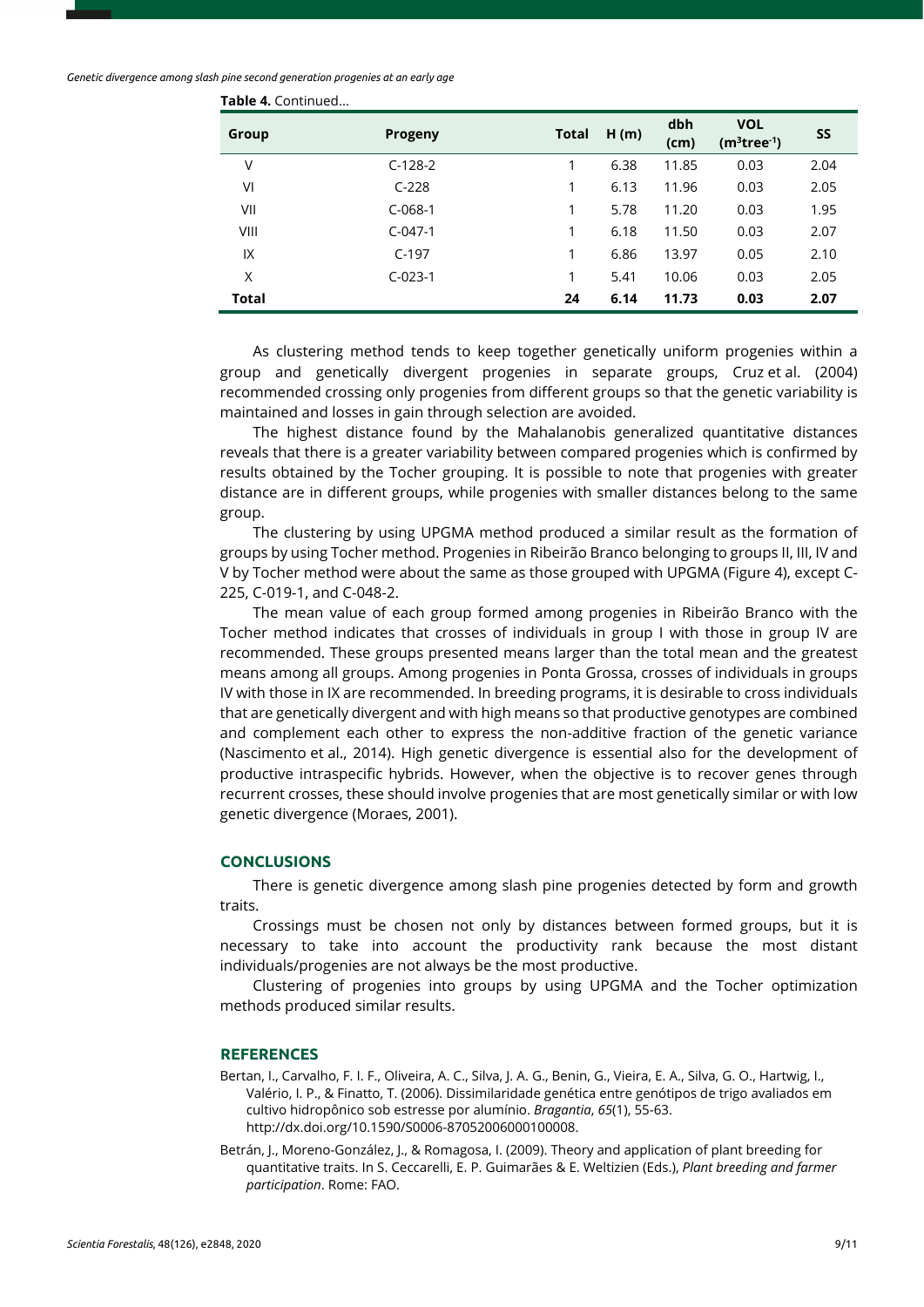- Carvalho, L. P., Lanza, M. A., Fallieri, J., & Santos, J. W. (2003). Análise da divergência genética entre acessos de banco ativo de germoplasma de algodão. *Pesquisa Agropecuária Brasileira*, *38*(10), 1149- 1155[. http://dx.doi.org/10.1590/S0100-204X2003001000003.](https://doi.org/10.1590/S0100-204X2003001000003)
- Correa, A. M., & Gonçalves, M. C. (2012). Divergência genética em genótipos de feijão comum cultivados em Mato Grosso do Sul. *Revista Ceres*, *59*(2), 206-212. [http://dx.doi.org/10.1590/S0034-](https://doi.org/10.1590/S0034-737X2012000200009) [737X2012000200009.](https://doi.org/10.1590/S0034-737X2012000200009)
- Cruz, C. D., Regazzi, A. J., & Carneiro, P. C. S. (2004). *Modelos biométricos aplicados ao melhoramento genético* (279 p.). Viçosa: UFV.
- Cui, Z., Carter, T. E., Burton, J. W., & Wells, R. (2001). Phenotypic diversity of modern Chinese and North American soybean cultivars. *Crop Science*, *41*(6), 1954-1967. [http://dx.doi.org/10.2135/cropsci2001.1954.](https://doi.org/10.2135/cropsci2001.1954)
- Dias, L. A., & Kageyama, P. Y. (1997). Multivariate genetic divergence and hybrid performance of cacao (*Theobroma cacao* L.). *Revista Brasileira de Genetica*, *20*(1), 63-70[. http://dx.doi.org/10.1590/S0100-](https://doi.org/10.1590/S0100-84551997000100012) [84551997000100012.](https://doi.org/10.1590/S0100-84551997000100012)
- Dudley, J. W. (1994). Comparison of genetic distance estimators using molecular marker data. In J. W. Dudley. Analysis of molecular marker data (Joint Plant Breeding Symposia Series, 137 p.). Corvallis: American Society for Horticultural Science, Crop Science Society of America.
- Instituto Brasileiro de Geografia e Estatística IBGE (2015a). *Mapa político do Estado do Paraná.* Retrieved in 2020, August 19, from https://portaldemapas.ibge.gov.br/portal.php#mapa207407.
- Instituto Brasileiro de Geografia e Estatística IBGE (2015b). *Mapa político do Estado de São Paulo.* Retrieved in 2020, August 19, from https://portaldemapas.ibge.gov.br/portal.php#mapa775.
- Machado, C. F., Nunes, G. H. S., Ferreira, D. F., & Santos, J. B. (2002). Divergência genética entre genótipos de feijoeiro a partir de técnicas multivariadas. *Ciência Rural*, *32*(2), 251-258. [http://dx.doi.org/10.1590/S0103-84782002000200011.](https://doi.org/10.1590/S0103-84782002000200011)
- Maluf, W. R., Ferreira, P. E., & Miranda, J. E. C. (1983). Genetic divergence in tomatoes and its relationship with heterosis for yield in F1 hybrids. *Revista Brasileira de Genetica*, *3*(3), 453-460.
- Manfio, C. E., Motoike, S. Y., Resende, M. D. V., Santos, C. E. M., & Sato, A. Y. (2012). Avaliação de progênies de macaúba na fase juvenil e estimativas de parâmetros genéticos e diversidade genética. *Pesquisa Florestal Brasileira*, *32*(69), 63-68. [http://dx.doi.org/10.4336/2012.pfb.32.69.63.](https://doi.org/10.4336/2012.pfb.32.69.63)
- Martins, I. S., Pires, I. E., & Oliveira, M. C. (2002). Divergência genética em progênies de uma população de *Eucalyptus camaldulensis* Dehn. *Floresta e Ambiente*, *9*(1), 81-89.
- Missio, R. F., Moraes, M. L. T., & Dias, L. A. S. (2007). Efeito do desbaste seletivo sobre a divergência genética em progênies de *Pinuscaribaea*Morelet var. *bahamensis. Scientia Forestalis*, *73*(1), 27-36.
- Moraes, M. L. T. (2001). *Variação genética e aplicação da análise multivariada em progênies de Pinuscaribaea var. hondurensis Barret e Golfari* (Tese de livre docência). Faculdade de Engenharia, Universidade Estadual Paulista, Ilha Solteira.
- Namkoong, G. (1979). *Introduction to quantitative genetics in forestry* (Technical Bulletin, No. 1588, 342 p.). Washington: U.S. Department of Agriculture Forest Service.
- Nascimento, W. M. O., Gurgel, F. L., Bhering, L. L., & Ribeiro, O. D. (2014). Pré-melhoramento do camucamuzeiro: estudo de parâmetros genéticos e dissimilaridade. *Revista Ceres*, *61*(4), 538-543.
- Nicholas, F. W. (1987). *Veterinary genetics*. Clarendon Press: Oxford.
- Pagliarini, M. K., Kieras, W. S., Moreira, J. P., Sousa, V. A., Shimizu, J. Y., Moraes, M. L. T., Furlani Junior, E., & Aguiar, A. V. (2016). Adaptability, stability, productivity and genetic parameters in slash pine second-generation families in early age. *Silvae Genetica*, *65*(1), 71-82. [http://dx.doi.org/10.1515/sg-](https://doi.org/10.1515/sg-2016-0010)[2016-0010.](https://doi.org/10.1515/sg-2016-0010)
- Rao, R. C. (1952). *Advanced statistical methods in biometric research* (390 p.). New York: John Wiley.
- Resende, M. D. V. (2007). *Software SELEGEM – REML/BLUP: sistema estatístico e seleção genética computadorizada via modelos lineares mistos*. Colombo: Embrapa Florestas.
- Rohlf, F. J. (2000). *Ntsys-pc: numerical taxonomy and multivariate analysis system: version 2.1* (83 p.). NewYork: Exeter Software.
- Sampaio, P. T. B., Resende, M. D. V., & Araújo, A. J. (2000). Estimativas de parâmetros genéticos e métodos de seleção para o melhoramento genético de *Pinus caribaea* var. *hondurensis. Pesquisa Agropecuária Brasileira*, *35*(11), 2243-2253[. http://dx.doi.org/10.1590/S0100-204X2000001100017.](https://doi.org/10.1590/S0100-204X2000001100017)
- Santos, W., Araújo, E. G., Souza, D. C. L., Silva, J. R., Recco, C. R. S. B., Moraes, M. L. T., & Aguiar, A. V. (2016). Divergência genética entre progênies de polinização aberta de *Pinuscaribaea* var.